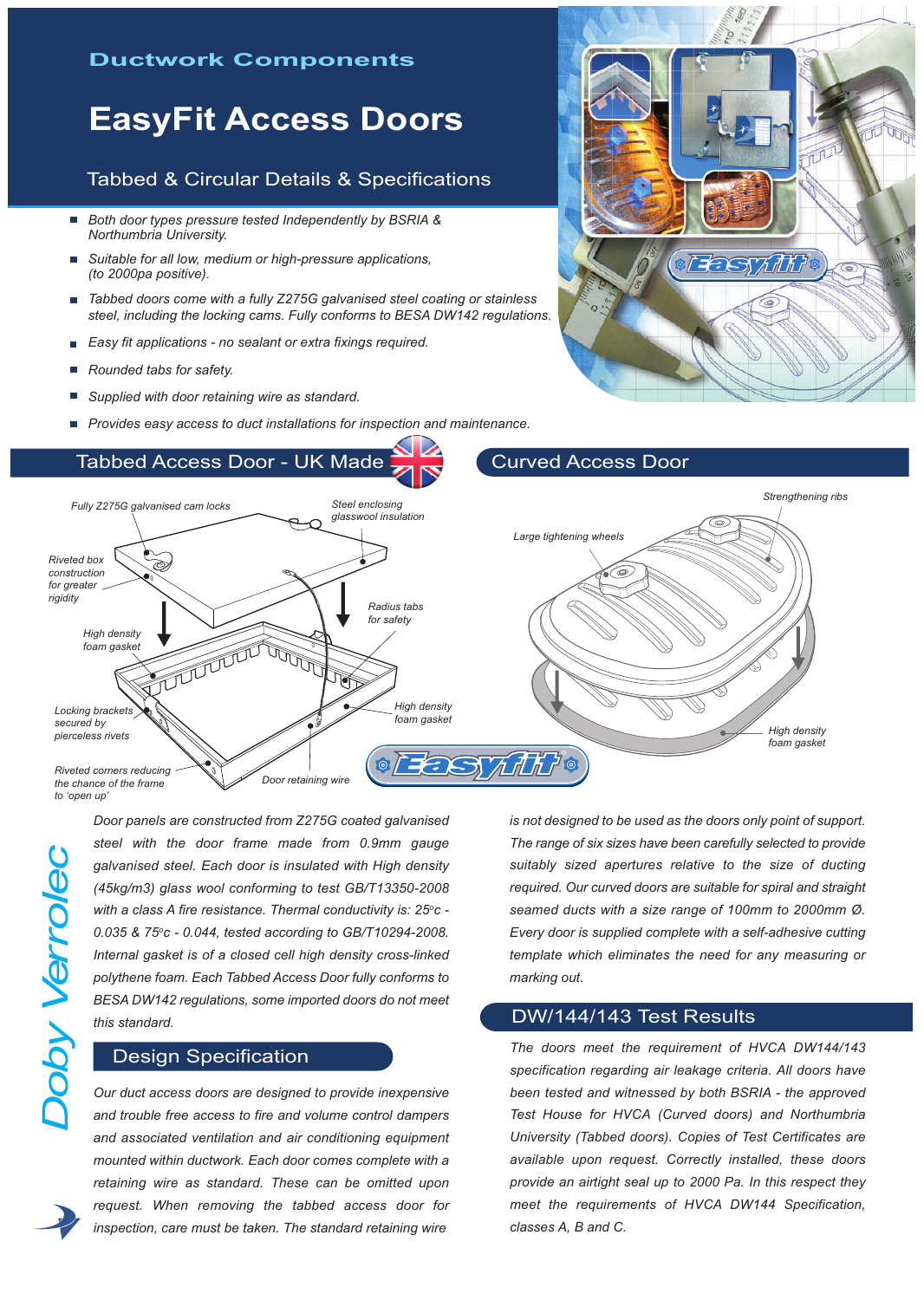### Tabbed Access Doors



#### **References & Sizes**

#### All doors supplied with retaining wire as \*standard

| <b>Reference</b>    | Door size   |        | Door size   |  |
|---------------------|-------------|--------|-------------|--|
| ADTR <sub>10</sub>  | 100 x 100mm | ADTR35 | 350 x 350mm |  |
| ADTR <sub>105</sub> | 100 x 150mm | ADTR40 | 400 x 400mm |  |
| ADTR <sub>12</sub>  | 100 x 200mm | ADTR45 | 450 x 450mm |  |
| ADTR <sub>15</sub>  | 150 x 150mm | ADTR24 | 400 x 200mm |  |
| ADTR <sub>152</sub> | 150 x 200mm | ADTR34 | 300 x 450mm |  |
| ADTR153             | 150 x 300mm | ADTR36 | 300 x 600mm |  |
| ADTR <sub>20</sub>  | 200 x 200mm | ADTR46 | 400 x 600mm |  |
| ADTR23              | 200 x 300mm | ADTR50 | 500 x 500mm |  |
| ADTR25              | 250 x 250mm | ADTR60 | 600 x 600mm |  |
| ADTR30              | 300 x 300mm |        |             |  |

*Key* Stock Sizes \*Can be supplied also without retaining wire upon request.

### Curved Access Doors



**References & Sizes**

| Door Ref:      | <b>EF18</b> | <b>EF25</b> | <b>EF30</b> | <b>EF40</b> | <b>EF50</b> | <b>EF60</b> |
|----------------|-------------|-------------|-------------|-------------|-------------|-------------|
| Door Size (mm) | 180x80      | 250x150     | 300x200     | 400x300     | 500x400     | 600x450     |
| Duct Dia. (mm) |             |             |             |             |             |             |
| 100            | EF1810      |             |             |             |             |             |
| 112            | EF1811      |             |             |             |             |             |
| 125            | EF1812      |             |             |             |             |             |
| 140            | EF1814      |             |             |             |             |             |
| 150            | EF1815      | EF2515      |             |             |             |             |
| 160            | EF1816      | EF2516      |             |             |             |             |
| 180            | EF1818      | EF2518      |             |             |             |             |
| 200            | EF1820      | EF2520      |             |             |             |             |
| 224            | EF1822      | EF2522      |             |             |             |             |
| 250            | EF1825      | EF2525      |             |             |             |             |
| 280            | EF1828      | EF2528      |             |             |             |             |
| 300            | EF1830      | EF2530      |             |             |             |             |
| 315            |             | EF2531      | EF3031      |             |             |             |
| 355            |             | EF25355     | EF30355     |             |             |             |
| 400            |             | EF2540      | EF3040      | EF4040      |             |             |
| 450            |             | EF2545      | EF3045      | EF4045      |             |             |
| 500            |             | EF2550      | EF3050      | EF4050      |             |             |
| 550            |             |             | EF3055      | EF4055      |             |             |
| 560            |             |             | EF3056      | EF4056      |             |             |
| 600            |             |             | EF3060      | EF4060      |             |             |
| 630            |             |             | EF3063      | EF4063      | EF5063      |             |
| 700            |             |             |             | EF4070      | EF5070      |             |
| 710            |             |             |             | EF4071      | EF5071      | EF6071      |
| 800            |             |             |             | EF4080      | EF5080      | EF6080      |
| 850            |             |             |             | EF4085      | EF5085      | EF6085      |
| 900            |             |             |             | EF4090      | EF5090      | EF6090      |
| 1000           |             |             |             |             | EF50100     | EF60100     |
| 1120           |             |             |             |             | EF50112     | EF60112     |
| 1250           |             |             |             |             | EF50125     | EF60125     |
| 1400           |             |             |             |             |             | EF60140     |
| 1500           |             |             |             |             |             | EF60150     |
| 1600           |             |             |             |             |             | EF60160     |
| 1800           |             |             |             |             |             | EF60180     |



#### **Material Specification**

#### **Tabbed Access Doors**

*Door Panels - Formed from Z275G galvanised mild steel Locking Cams & Brackets - Z275G galvanised mild steel Gasket - Closed cell high density sealing gasket Internal Insulation - Glass wool GB/T13350-2008 Fully complies with BESA DW142 Door height: 25mm*

#### **Curved Access Doors**

*Door Panels - Formed from galvanised mild steel Tightening Wheel - Polyamide (Nylon) Bolts/Nuts - Zinc plated mild steel Gasket - Closed cell high density sealing gasket*

*Both door types conform to British Standard BS EN 10142:2000 steel grade & coating specification BS EN 10346:2015 DX51D +Z275 MAC. Stainless Steel available to special order.*

#### Packing details

#### **Tabbed Access Doors**

| Ref. No.            | Door    | Cam<br>No's    | Individual<br>Weight (Kg) | <b>Box Weight</b><br>(Kg) | Box<br>Qty     |
|---------------------|---------|----------------|---------------------------|---------------------------|----------------|
| ADTR <sub>10</sub>  | 100x100 | 2              | 0.34                      | 10.5                      | 30             |
| ADTR <sub>105</sub> | 100x150 | 2              | 0.46                      | 14.3                      | 30             |
| ADTR <sub>12</sub>  | 100x200 | 2              | 0.57                      | 11.7                      | 20             |
| ADTR <sub>15</sub>  | 150x150 | $\overline{2}$ | 0.58                      | 12.1                      | 20             |
| ADTR152             | 150x200 | $\overline{2}$ | 0.74                      | 15.3                      | 20             |
| ADTR <sub>153</sub> | 150x300 | 2              | 0.99                      | 20.6                      | 20             |
| ADTR <sub>20</sub>  | 200x200 | $\overline{2}$ | 0.95                      | 19.1                      | 20             |
| ADTR23              | 200x300 | $\overline{2}$ | 1.25                      | 13.2                      | 10             |
| ADTR25              | 250x250 | $\overline{2}$ | 1.25                      | 13.2                      | 10             |
| ADTR30              | 300x300 | 4              | 1.64                      | 17.2                      | 10             |
| ADTR35              | 350x350 | 4              | 1.78                      | 9.4                       | 5              |
| ADTR40              | 400x400 | 4              | 2.40                      | 12.6                      | 5              |
| ADTR45              | 450x450 | 4              | 2.27                      | 14.3                      | 5              |
| ADTR24              | 400x200 | 4              | 2.85                      | 15.0                      | 5              |
| ADTR34              | 300x450 | 4              | 3.15                      | 16.6                      | 5              |
| ADTR36              | 300x600 | 4              | 3.43                      | 14.7                      | 4              |
| ADTR46              | 400x600 | 6              | 4.06                      | 17.1                      | 4              |
| ADTR50              | 500x500 | 8              | 4.19                      | 9.3                       | $\overline{2}$ |
| ADTR60              | 600x600 | 8              | 5.70                      | 12.6                      | $\overline{2}$ |
|                     |         |                |                           |                           |                |

#### **Curved Access Doors**

| Ref. No.    | Door    | Individual<br>Weight (Kg) | <b>Box Weight</b><br>(Kg) | Box<br>Qty |
|-------------|---------|---------------------------|---------------------------|------------|
| <b>EF18</b> | 180x80  | 0.50                      | 5.0                       | 10         |
| EF25        | 250x150 | 0.80                      | 8.0                       | 10         |
| EF30        | 300x200 | 1.25                      | 12.5                      | 10         |
| <b>EF40</b> | 400x300 | 2.0                       | 10.0                      | 5          |
| EF50        | 500x400 | 4.20                      | 21.0                      | 5          |
| EF60        | 600x450 | 5.10                      | 5.1                       | 1          |

*For installation please refer to separate fitting instructions. All dimensions in millimetres*

EASYFIT-26AUG20

EASYFIT-26AUG20